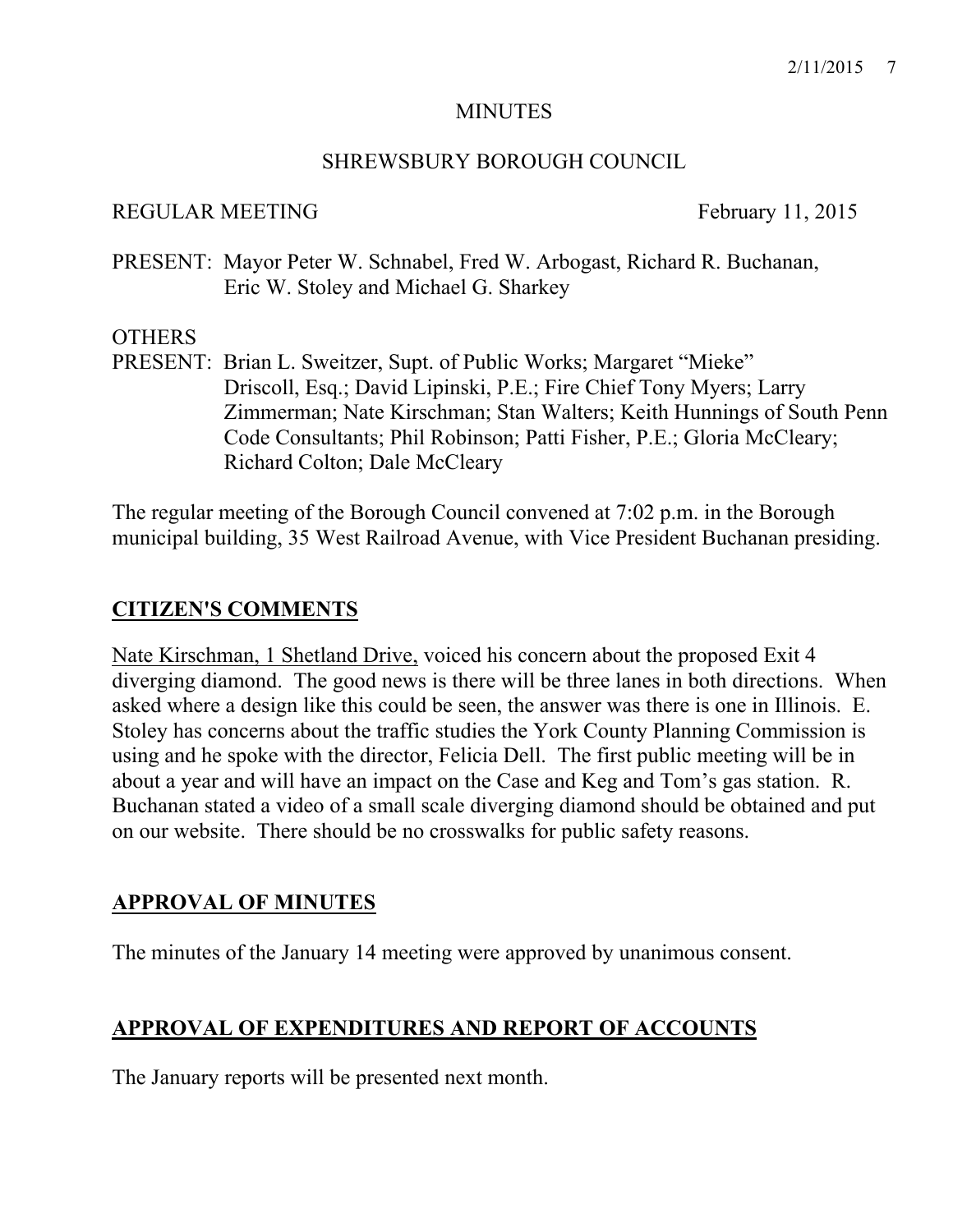## **BILL LIST**

The bill list for January was presented: General account: check numbers 12612 thru 12660; Water account: check numbers 5296 thru 5308; Sewer account: check numbers 4935 thru 4947; Highway Aid account: 897.

- E. Stoley moved to approve the bill list for January, 2015.
- M. Sharkey seconded. The motion carried with all in favor.

# **APPROVAL OF PAYROLL REGISTER**

F. Arbogast moved to approve the January 5 and 19 payroll registers.

E. Stoley seconded. The motion carried with all in favor.

# **SUBDIVISION & LAND DEVELOPMENT**

## Apple Tree Court Subdivision Plan, Plank Road

The final subdivision plan was presented. Outstanding comments from the December 22 Planning Commission meeting were reviewed and are as follows:

- 1. Payment of all fees(engineer, solicitor, recreation, ect.).
- 2. Owners' notarized signatures.
- 3. Signatures and seals of the engineer, surveyor and landscape architect.
- 4. Surety estimate; improvements are being installed currently.
- 5. Stormwater management basin: The McClearys' attorney is working with Sol. Rehmeyer as to whether the HOA will oversee the basin or if other protective covenants should be set.
- 6. Modified slant curb may be used in lieu of the standard slant curb.
- 7. If owner signs the certification on sheet SW1 of 4, how is this requirement transferred to the future lot owners and the HOA – to be done under stormwater maintenance.
- 8. Sanitary sewer and water connection permits are required for the new building lots. Sewer and water have not been reserved at this time.
- 9. New valve installed from Greenview Drive. The existing valve is a blow off with 2" curb stop valve.
- 10.Fill dirt: Gloria did not feel any fill dirt will need to be brought in. However, if dirt is required, if it has not already been tested (Messina tract) it must be done per the Borough's standards before the dirt is delivered to the site.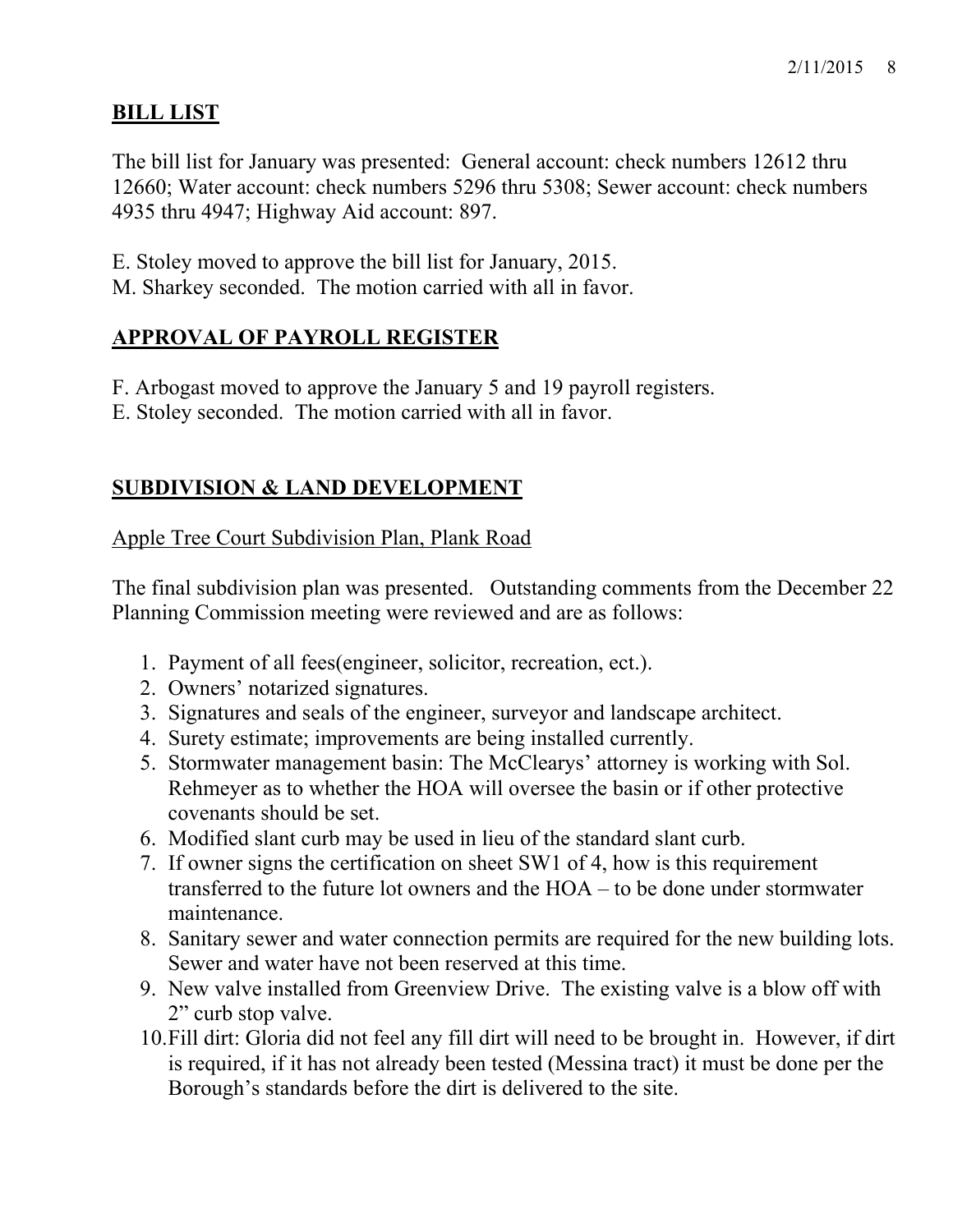E. Stoley moved to approve the plan conditionally subject to the above ten open items including how the stormwater basin maintenance will be handled and testing of any fill dirt per the Borough's standards.

F. Arbogast seconded.

The motion was amended to add a six month time limit for conditional approval for completion of the conditions.

#### Thompson Subdivision Plan

Minor subdivision plan was presented for estate planning purposes as no improvements are planned. The plan was originally a three-lot subdivision but the attorney felt that taking the house off was not a good idea. There are still no improvements planned and the property line is being re-allocated, taking off the 7.5 acre lot. They are not dedicating a right-of-way as there is an existing 50 foot right-of-way with PennDOT now. E. Stoley mentioned the conservation plan for the field across the road north of Woodland Drive was provided by the Thompsons and the work will be done in the spring. E. Stoley mentioned that lot 2 is an unusually-shaped lot and will not qualify for a variance in the future. The open items per the December 22 Planning Commission meeting are as follows:

- 1. Statement of ownership must be signed, dated, and notarized.
- 2. A non-building waiver has been approved by DEP. The sewer planning module can be signed.
- 3. All fees to be paid.

E. Stoley moved to waive the 30' additional right-of-way dedication on the east side of Main Street.

M. Sharkey seconded. The motion carried with all in favor.

E. Stoley moved to grant conditional approval to the final minor subdivision plan subject to the three open items listed above and that the conditions be addressed within 60 days. F. Arbogast seconded. The motion carried with all in favor.

#### Phil Robinson Heathcote Glen II – Phase III (Township)

Phil is requesting that two additional parcels be included for public water in this development. There is a parcel on Calhoun Road that can be subdivided for two additional lots with a private road. The taps will still be off the main as the previously approved lots will be tapped. The PUC will need to be contacted to ensure that doing this will not bring the Borough under its control.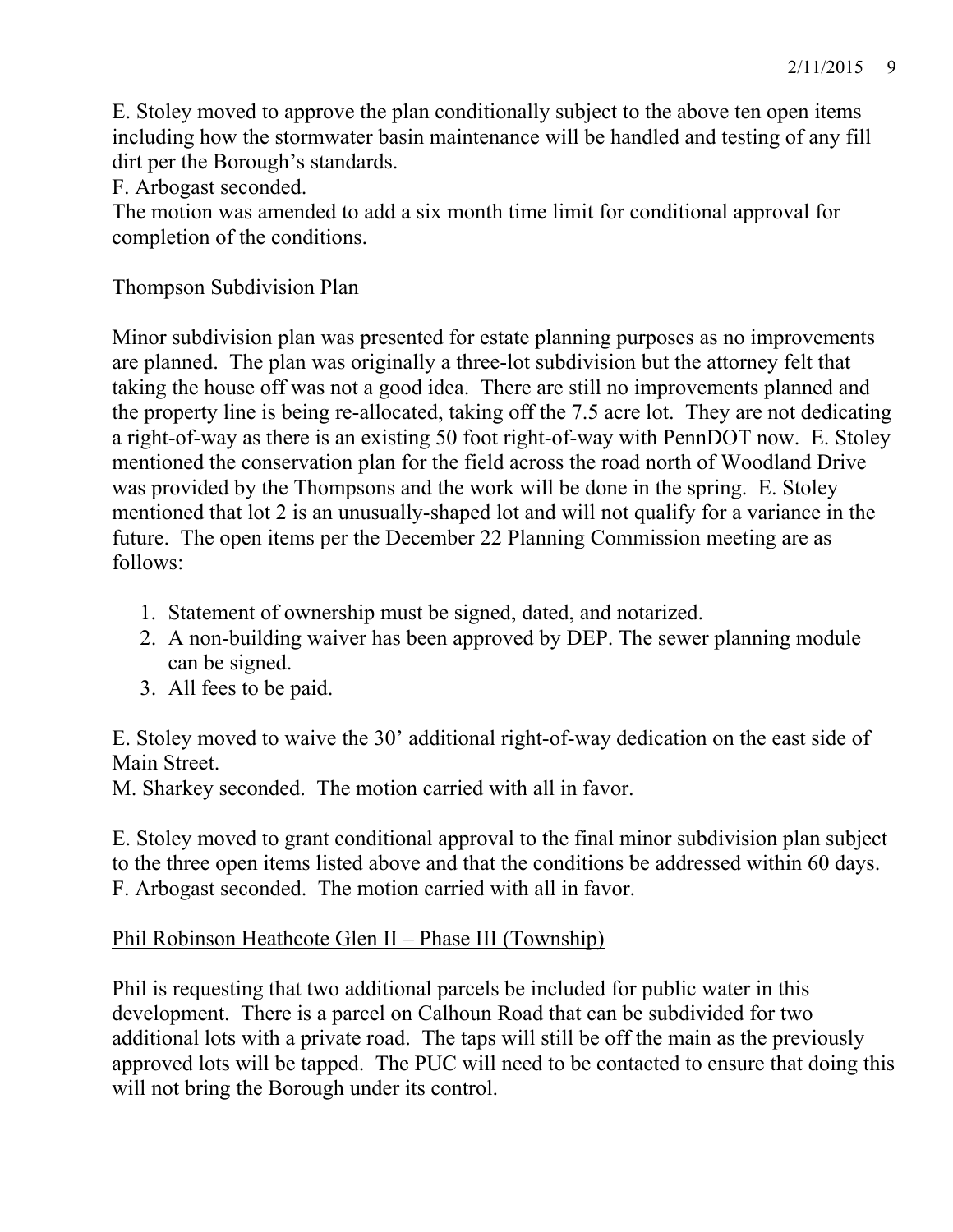E. Stoley moved to approve extension of the main to connect parcels 8A and 8B contingent on final approval by the PUC that it will not cause the Borough to be governed by it and to include these two lots in the water agreements.

F. Arbogast seconded. The motion carried with all in favor.

The well on one lot will need to be abandoned. Phil's attorney is working with Sol. Rehmeyer on the HOA and billing agreements.

## **Codes Enforcement** – Keith Hunnings

Three permits were issued in January. There were some snow-related complaints. Keith had a complaint from a resident about a neighboring business having their lot cleared at 4:30 a.m. Keith asked that the nuisance ordinance be clarified as to whether snow removal equipment falls under this ordinance and the answer was, no, that it was not the intent to include snow removal in that it's a health and public safety issue to remove the snow/ice from parking lots and sidewalks. The snow removal ordinance also requires that snow and ice be removed or treated within 12 after snow falls or ice forms. A letter will be sent to the complainant that snow removal is exempt from the ordinance because of health and safety issues. Keith also mentioned that when the Zoning Ordinance is revised next that it be amended to include group homes in all residential zones, per Federal governance.

#### **Southern Regional Police Department** – R. Buchanan and Mayor Schnabel

Buck highlighted the report for December. An officer was hired and is in his probationary period. An ad was placed for the part-time administrative clerk. Since there were residual funds, the member municipalities will not see an increase this year since Loganville Borough decided not to hire the Department's services after the budget was completed. Contract negotiations are still on-going.

#### National Law Enforcement Appreciation Day Resolution #2015-1

The motion to adopt Resolution #2015-1 to officially recognize the Southern Regional Police Department was done at the January meeting.

#### **Water & Sewer** – Richard R. Buchanan

#### Susquehanna River Basin Commission and Well Permitting

The SRBC is reviewing data from the 2013 pump tests. The Smith Well is permitted for 99,000 gallons per day and we are requesting 39,000 gallons per day, which is 60,000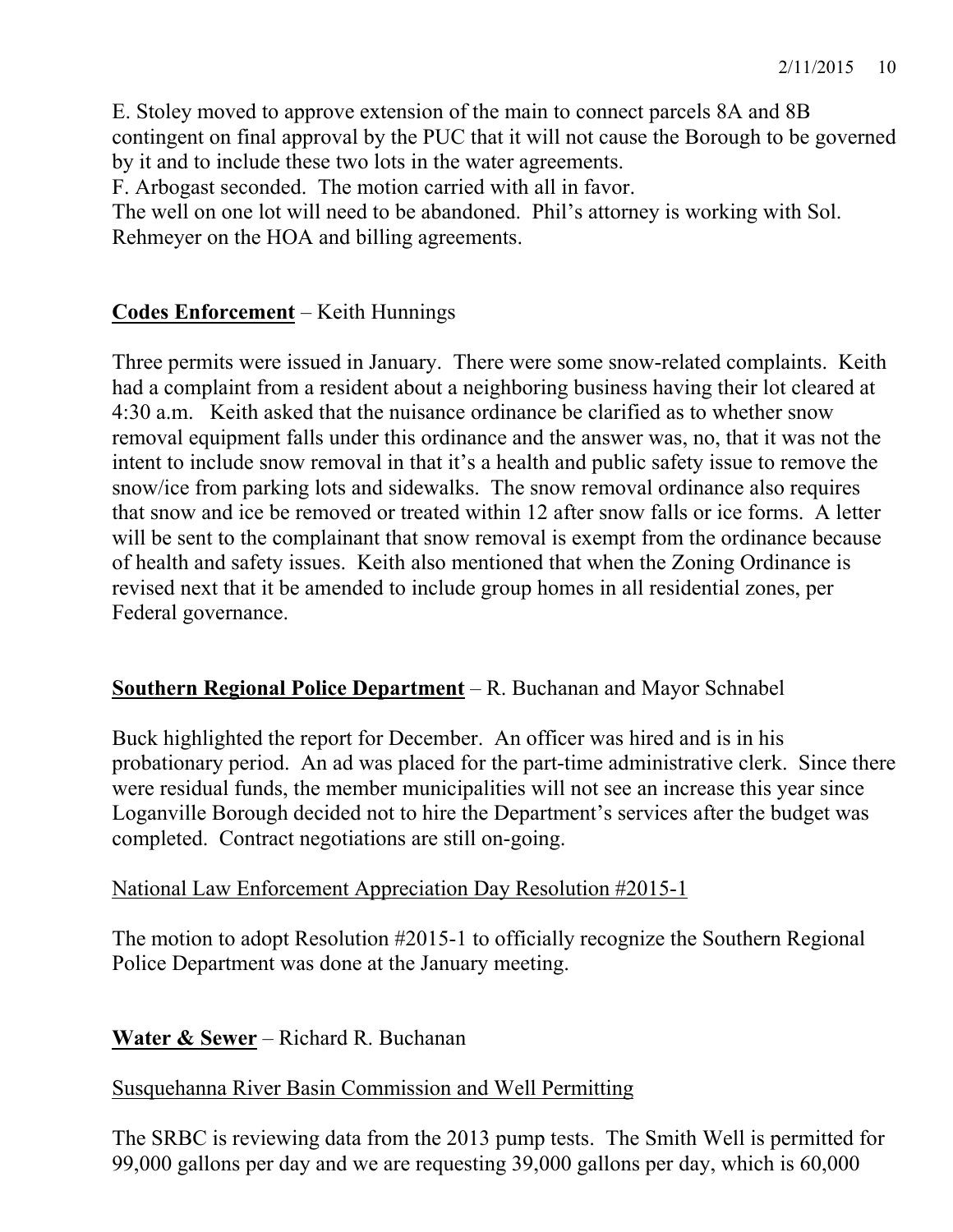gallons per day less due to the size of the aquifer and the amount of water available. The Blouse Well is permitted for 64,800 gallons per day and we are requesting 89,000 gallons per day. Additional gallons are being requested due to the size of the aquifer and the amount of water available. If we request more water from the original permit for the Blouse Well, the Thompson and Home Wells will be regulated by the SRBC according to its regulations. Because the Home well exceeded 100,000 gallons one month (1986), it falls under the SRBC governance. R. Buchanan will draft a strong letter to the SRBC and get the involvement of our elected officials because to date, the Borough has spent over \$140,000.00 trying to get the two wells re-permitted. These are funds that could have been spent on improving infrastructure.

E. Stoley moved that we pass on asking for the additional 25,000 gallons per day for the Blouse Well.

M. Sharkey seconded. The motion carried with all in favor.

A letter will be sent that the Borough does not want the additional 25,000 gallons per day for the Blouse Well and that the other two wells should not fall under SRBC testing guidelines, since other municipalities were exempted in cases like this.

### Messina Highlands' Private Well

There is a private well on this property that probably served the trailer park that should be properly abandoned. Supt. Sweitzer will determine who owns the well and the Public Works Department will have it properly closed.

#### Southern Farms Pipe Relining

Video Pipe Services must repair a broken lateral connection caused by the cutting tool after the lining occurred.

E. Stoley moved to approve payment of the Borough's share of \$131,948.06 to Video Pipe Services pending final approval of the project by Supt. Sweitzer and Eng. Lipinski. F. Arbogast seconded. The motion carried with all in favor.

#### Shrewsbury Village Shopping Center Grease

The management of the shopping center was notified about grease clogging the sewer main and the lateral. Kline's will flush and vactor the grease from the lines. Supt. Sweitzer is meeting with the shopping center representative on February 13. The costs to date are \$1,675.00. Council said a first offense fine should be levied as well as an invoice for cost reimbursement.

Deer Creek Force Main Repair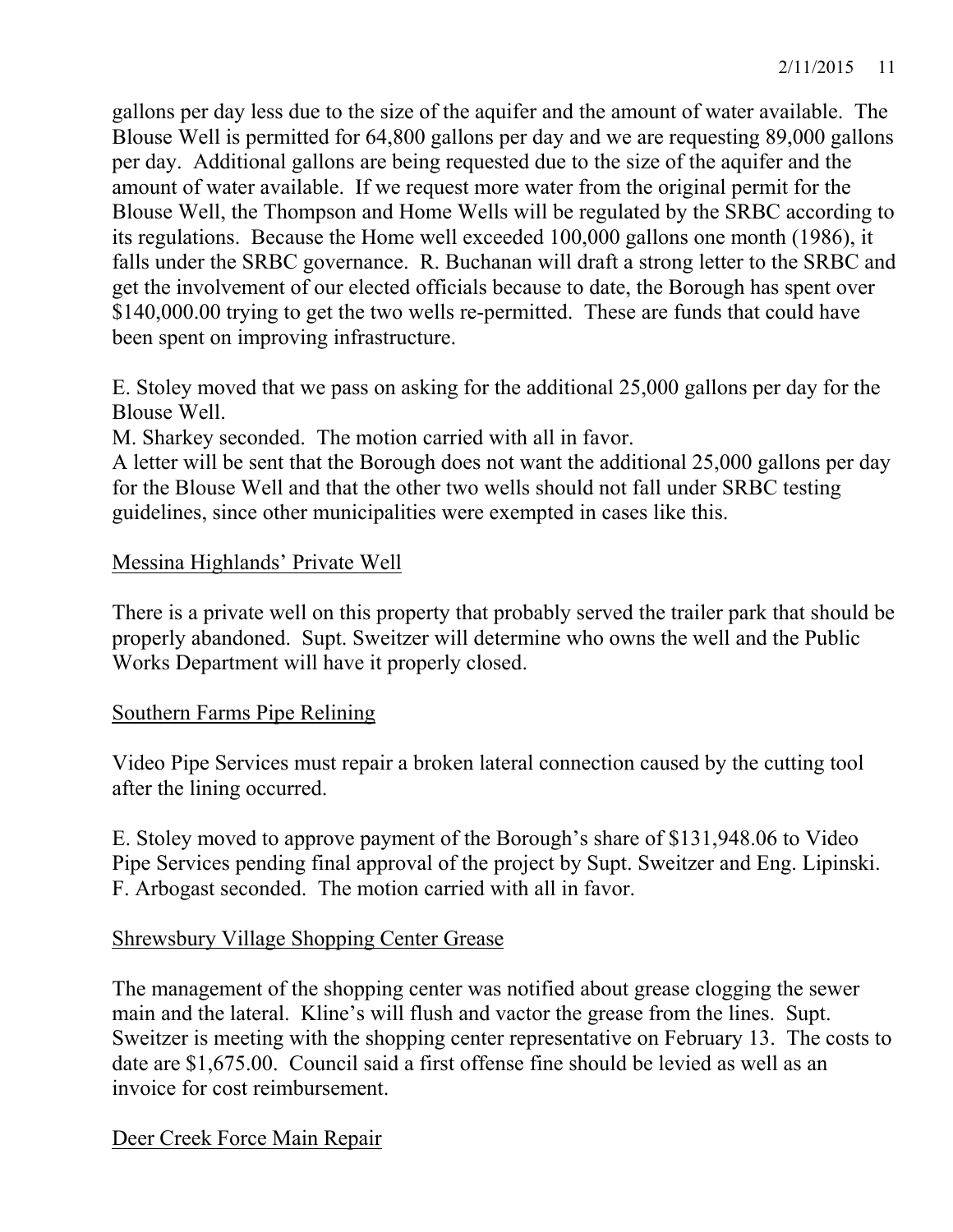The cost of the emergency repair on the force main was \$12,600.00. The work eliminated the 90º bends with 45º bends with proper pipe lengths.

### Asbestos Cement Pipe

A recent article recommended replacement of asbestos cement pipe. Our system has about 49% asbestos cement pipe.

## **Public Roads & Lighting** – Michael G. Sharkey

#### Mount Airy Road Traffic Redesign

Supt. Sweitzer met with Gary Tipton of PennDOT on January 20 at the site. PennDOT would like a letter from the Borough requesting the delineators.

A letter will be sent asking for the delineators and the shopping center management will be contacted about traffic flow.

## **Public Lands, Buildings and Finance** – Supt. Sweitzer

#### Eagle Scout Project Generator Building

Justin Reed completed his project of renovating the generator building at the Park. New T111 siding was placed on the exterior walls, insulation/noise proofing of the interior, painting, installation of a fence around the exhaust and new electrical connection were performed. The project cost was \$1,233.96 and \$1,500.00 was budgeted.

#### Girl Scout Project

The play equipment project will begin on March 21.

#### Borough Building Boiler

Plumbers installed two circulators and restarted the system last week. The fan also had to be replaced. Parts for the boiler are going to be difficult to get, except the circulators. Supt. Sweitzer will present a cost report for the past five years. The boiler was installed in 2001.

#### Threshold for Capital Assets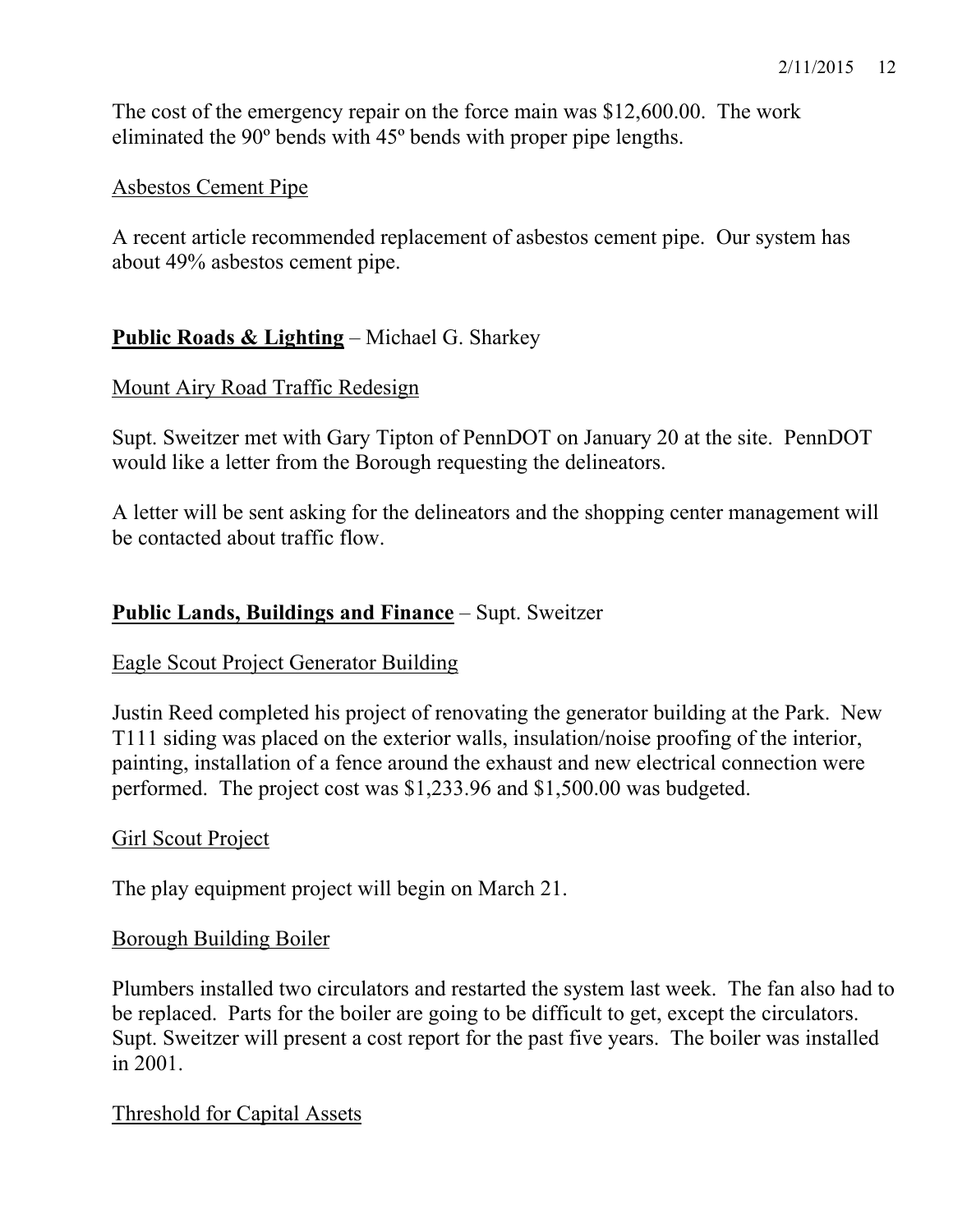The auditor is recommending the threshold for capital assets be increased from \$500.00 to \$1,000.00 or higher. The low threshold results in a very large number of paid invoices having to be pulled for the audit.

- E. Stoley moved to increase the capital asset threshold to \$2,500.00.
- F. Arbogast seconded. The motion carried with all in favor.

#### 2014 Proportionate Sharing Report

The budget figure given Shrewsbury Borough was \$600,000.00 and the quarterly invoices for 2015 total \$724,064.00. R. Buchanan will meet with Brady Terrell from New Freedom Borough Council in a few weeks. We should have a final, good budget figure by September 15.

## **ENGINEER'S REPORT**

#### Johnson Controls

Eng. Lipinski supplied the Borough with a CD and a hard copy of the TRG traffic study. TRG is coordinating the Johnson Controls project with the Exit 4 improvements by PennDOT and TRG will also coordinate the entire signalized corridor from Wolfe Road to Main Street.

#### AutoZone, 95 East Forrest Avenue

AutoZone originally informed the owner that they could work with the steep driveway but now that corporate has reviewed the plans that were presented to the Borough, AutoZone has stated that the 13% grade is not acceptable.

#### Thompson Farm Stormwater Runoff Issue

An E & S plan was developed for the Thompson farm on January 14, 2015, and these measures will be implemented this spring/summer as weather allows.

#### Community Block Grant Awards

The Borough did not receive a grant for this three-year cycle and did not make the short list.

## **SOLICITOR'S REPORT**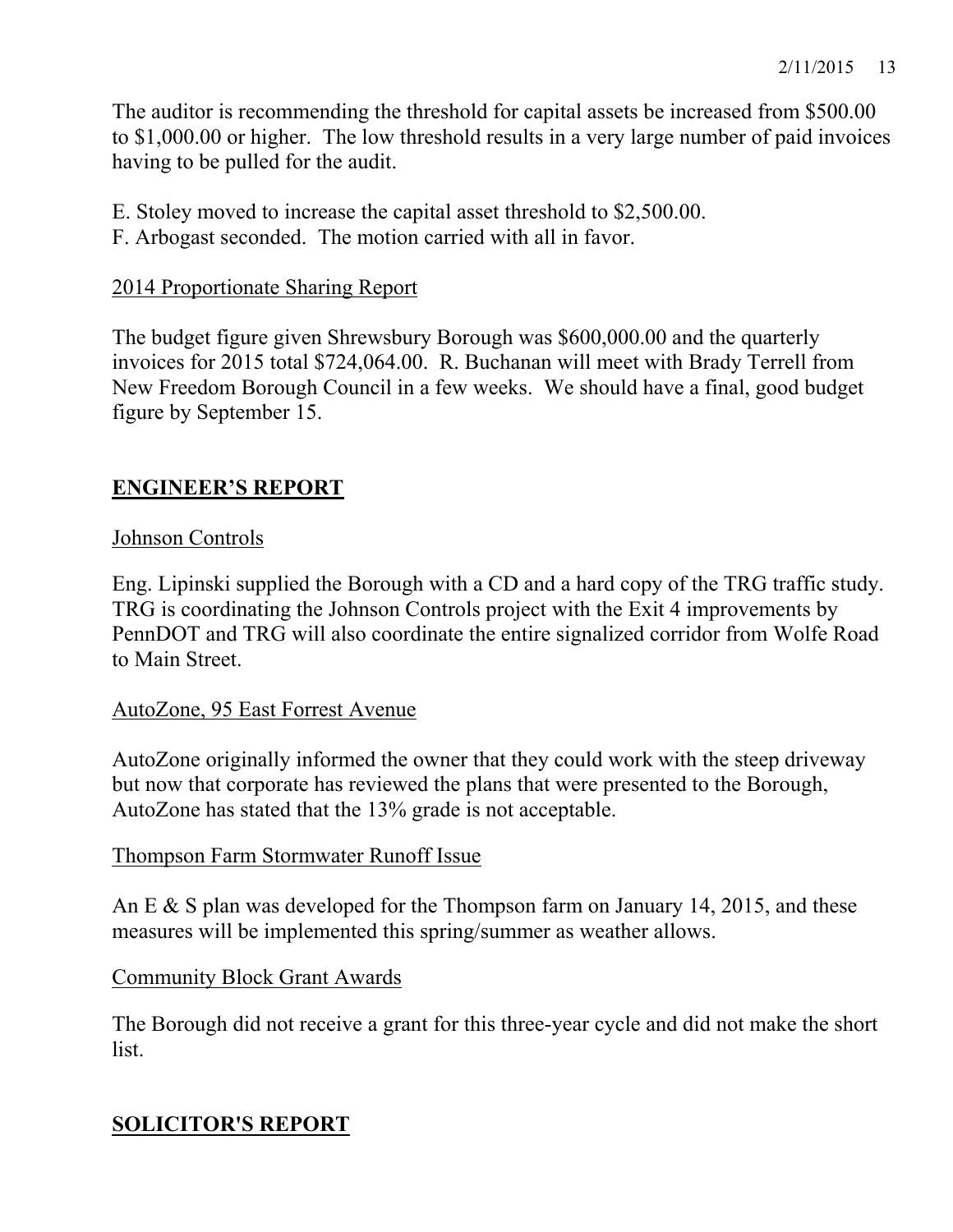## Dangerous Building Ordinance

The ordinance was revised to add language adding additional time for commencement or completion of work, upon good cause shown.

E. Stoley moved to adopt Ordinance #2015-1. M. Sharkey seconded. The motion carried with all in favor.

### PennDOT Pipe Replacement under I-83

PennDOT is preparing to bid the pipe replacement project out that is near the Pumphouse wells. PennDOT will provide the following documents to the Borough for the project: a summary with regard to emergency preparedness, prevention and contingency plan that must be approved by the Borough; a work area drawing stating the temporary construction easement will be fenced; project memo that highlights some of the measures relative to the work; and an insurance certificate naming the Borough as an additional insured rather than a certificate holder. E. Stoley wants PennDOT and each subcontractor to sign an indemnification agreement holding the Borough harmless before any work is started. This will be taken back to PennDOT, who feels it has gone beyond what is normally done.

#### Eitzert Farms

The developer feels that additional stormwater facilities will be necessary for the project.

#### Keller Brown Insurance

CGA Law Firm supplied Keller Brown Insurance with a sample document for them to utilize with regard to cross access for parking at 9, 13 and 15 South Main Street since they own both properties.

#### Right to Know Law Policy Documents

Since there has been a change in leadership at the Pennsylvania Office of Open Records, documents should be amended to remove the specific name and insert the title executive director in its place.

#### Gun Laws

The Gun lobby is becoming aggressive and is filing lawsuits against municipalities regarding gun regulations. The Borough's discharge ordinance will be reviewed.

#### Right to Know Seminar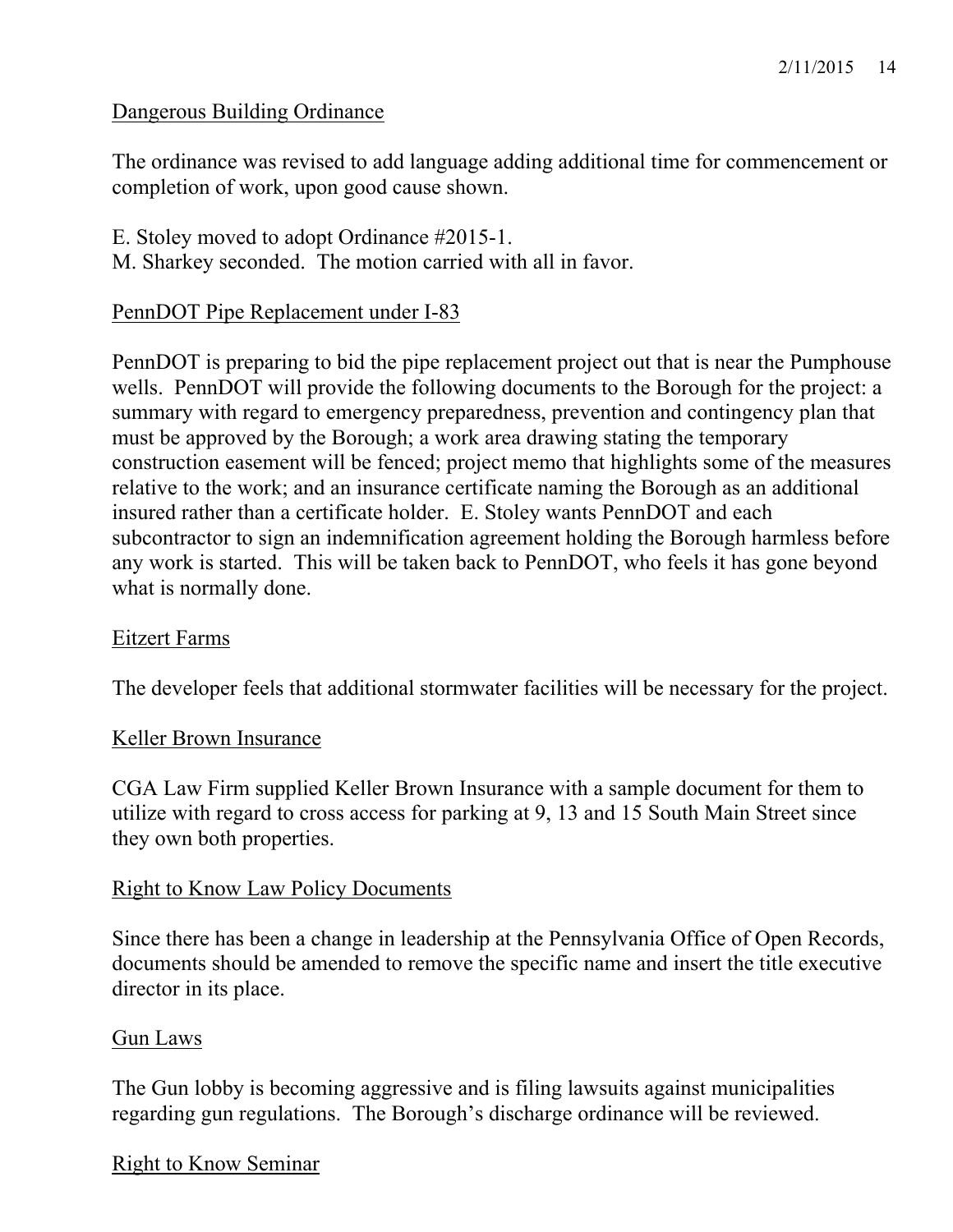CGA Law firm is holding a seminar on March 26.

Municipal Baseball Game

CGA Law Firm will be hosting the game on May 8.

### **Public Safety, Welfare and Personnel** – Fred W. Arbogast

2015 Dog Officer Contract

The contract was duly signed.

#### Emergency Management Seminar

F. Arbogast attended the elected officials' seminar last Saturday and there are two recommended on-line classes.

**Secretary's Report** – Cindy L. Bosley

**York Adams Tax Bureau** – Michael G. Sharkey

The meeting has been rescheduled for February 23 because of bad weather.

## **Subdivision, Land Development and Zoning** – Eric W. Stoley

## **Planning Commission/Regional Planning Commission** – Eric W. Stoley

## **UNFINISHED BUSINESS**

#### **NEW BUSINESS**

Issue Control Sheet

The sheet was updated accordingly.

## **COMMUNICATIONS**